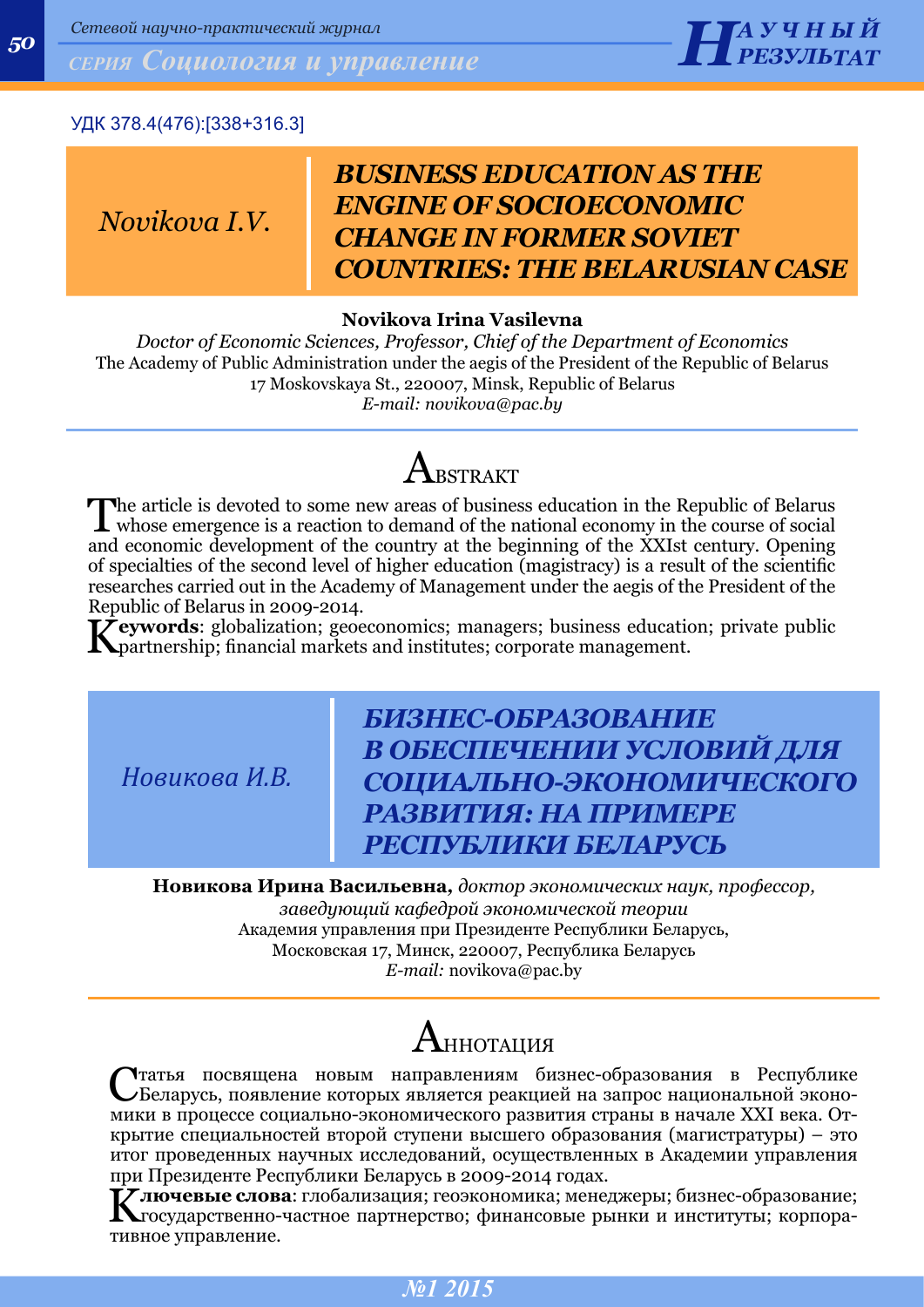### **Introduction**

The world is currently undergoing the process of transformation from industrial to postindustrial economy which is characterized by totally different principles of the organization of production. Some countries have already finished the transition whilst some are still in the middle of it. One of the main characteristics of the new economy is the formation of the unitary geo-economic system which is growing out of globalization processes.

Globalisation draws the world economy that has recently been viewed as the web of national economic connected by the system of international division of labour as well as bilateral and multilateral economic and political relations, into the market economy. This process leads to the transformation of some of the parts of national economies into *external economies* through MNCs, regional groupings, specific economic and border zones, bilateral free trade agreements, cross-network clusters, etc. These parts then get separated from national economies and become closely intertwined as the elements of *geo-economy*. In the future these processes will lead to the creation of a unified world network economy and its infrastructure which key elements will be not the national economies but the very segments that having separated from them will form the world network economy, i.e. MNCs, transnational banks, insurance companies and all those elements that will service the world reproductive process regardless of the country of origin (the world financial, logistical, information system, etc.). It will be extremely hard for the majority of countries to 'break in' and fit in the new system as did the countries that followed the 'catching up' liberal model in the 1960s-1980s (e.g., South Korea and the countries of South-East Asia) [1].

These are the macroeconomic conditions under which the countries that have recently been state-controlled and, consequently, had no market institutions, or the experience of market relations, started their economic transformations. As the result, these economies have to solve two major problems:

1. restructure their national economies to create modern market relationships which match the processes occurring in the world economy and learn how to work under these conditions;

2. enter the world *geo-economic* space, i.e. participate in the processes of globalization and the formation of geo-economy.

The attempt to solve these problems has caused a tectonic shift in these economies. The social and economic transformations that have started in the countries of the former Soviet Union and Central and Eastern Europe affected major population groups. The 1990s evidenced a dramatic economic decline, subsiding living standards followed by a demographic fall. Slowly and gradually most of these countries have started the transformation of property relations and their social and economic structure.

These transformations, in turn, required specialists who could implement the changes in real life. Thus, one of the derivatives of socio-economic transition was the need to train such specialists, particularly managers in new, earlier unknown economic specialties. It were them who were to implement the transformations and manage new economic entities such as insurance, financial, leasing companies, investment funds, ventures and so on.

The 'first wave' of existing specialists from former Soviet republics was retrained in the 1990s by the World Bank, IMF,USIA, USIS, USAID, TACIS, TAEX, IREX, Fulbright programs, etc. The universities began altering the system of training at the Bachelor's level, started training of middle and senior managers, PR managers, marketing managers, etc., retrained/ trained new entrepreneurs, mostly those who had received a university degree (technical, medical, biological, etc.). At the same time most of the transformations that took place in the former Soviet Union were inconsistent and the newly established economic structures did not show considerable interest in the newly trained cadres.

### **The dynamics of economic indicators and tertiary education Belarus**

At the start of economic restructuring in 1991 Belarus was known as the USSR 'assembly line'. At the time it was a country with a well-established agricultural and industrial base and a good system of secondary, tertiary, postgraduate and doctorate training. The transformational processes in the national economy introduced new requirements to graduates, particularly the ability to work in the managerial capacity.

In 2012 there were 54 tertiary educational establishments in Belarus with the total number of students reaching 428.4 thousand people (453 students per 10000 people). Approximately 39 percent of university graduates in 2002-2012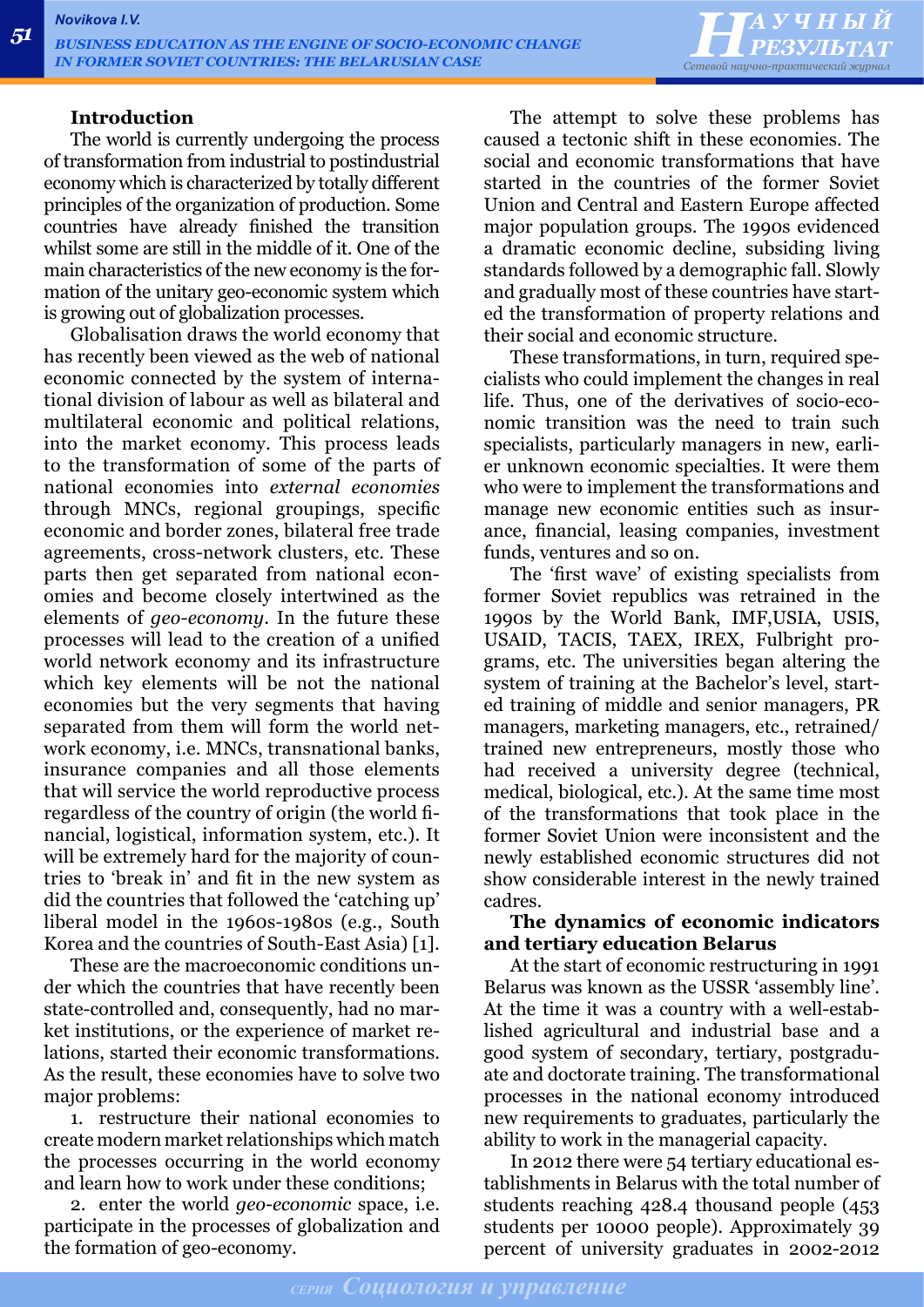

were trained in Communications, Law and Economics or Management, Economics and Production (14-16 thousand graduates per year) [2]. A large share of these specialists in the structure of graduates was determined by changes in the structure of Belarusian GDP which required new kinds of specialists, particularly managers. While the ratio between the production and services sectors in Belarus in 2000 was 48.6 and 38 percent, by 2012 it changed to 47.2 and 42.5 percent respectively. The observed period was characterized by an intensive growth of employment in construction, trade, transport and communications, financial services, real estate, individual services to population, including communal and social services. The total change comprised 8.4 percent (from 33.2 percent in 2002 to 41.6 percent in 2012). At the same time, the share of employment in industry and agriculture in the total employment fell quite significantly, from 28.1 to 25.6 percent and from 15.2 to 10 percent respectively [2]. The distribution of employment between the state and private sectors also changed. The employment in the state sector fell almost by a quarter (24.1 percent) while the state sector expanded by more than a third: the growth comprised 34.6 percent  $[2]$ .

The analysis of the distribution of organisations by the field of economic activity in 2011- 2013 showed the 11.9 increase in the total number of companies. Of these, growth in construction equaled 13 percent, in trade – 9.2 percent, in transport and communication – 25.3 percent, in financial services – 17.3 percent, in real estate, renting and individual services to population – 25.3 percent, in communal and social services to population – 9.2 percent  $[2]$ .

The distributional structure by the type of legal entity also changed. Out of the total 11.9 percent increase in legal entities, the number of commercial organisations grew by 12.9 percent and joint stock companies – by 4.7 percent (the number of open joint stock companies grew by 5.9 percent and the number of closed joint stock companies – by 3.2 percent). The newly created corporate structures need specialists in corporate governance. However, corporate structures in Belarus did not realize this need straight away which led to them experiencing an avalanche of management-related issues. The worst problems occurred when the entities tried operating at foreign markets and in 'conjunction' with foreign corporations. One of the recent examples is the creation of the Belarusian Potassium Company (BPC) as on the basis of the merger of the Belarusian company 'Belkalii'<sup>1</sup> and the Russian company 'Uralkalii'2 . With the control of over 40 percent of the world potassium market, BPC was indeed one of the biggest players in the industry. Due to the incompetence of its management, BPC brought down the world potassium market in 2013. As the enterprise was one of the biggest Belarusian corporate taxpayers, its collapse created a hole in the country's budget that has not yet «been plucked». The main legal form private companies in Belarus take is the limited liability company. It is the very type of legal entity that the small business in Belarus prefers; for a limited liability company the competence of managers is crucial. The number of limited liability companies has grown by a record 31.2 percent in 2011-2013 [2]. Thus, the dynamics of GDP, total, occupational and sectoral employment, as well as the shifts in the distribution of entities by economic activity and by the legal form show the urgent need for change both in the structure and in the quality of training of specialists at the tertiary (university level).

The changes have to be introduced not only into the curriculum and syllabus of new specialties. The established programs that have been taught for quite some time by Belarusian business schools have to be amended, particularly in terms of the weighting of the subjects that are taught in order to form the program that provides future managers with the best skill set. But the most complicated task is opening new postgraduate specialties; particularly at the Masters level since those who graduate at this level will mostly be employed at relatively high-powered managerial positions.

The complexity of the task of creating effective Masters programs is not only in the development of new curriculums. The main problems Belarusian business schools face are the lack of highly qualified academic staff capable of teaching new specialties; the lack of the teaching methodologies for the new specialties; and the lack of motivation of the academic staff (universities in Belarus practice the leveling method which does not encourage innovative thinking and development of new modules). The number of doctoral students (the main cadre reserve for univer-

<sup>&</sup>lt;sup>1</sup> Belarusian Potassium.

<sup>2</sup> Ural Potassium.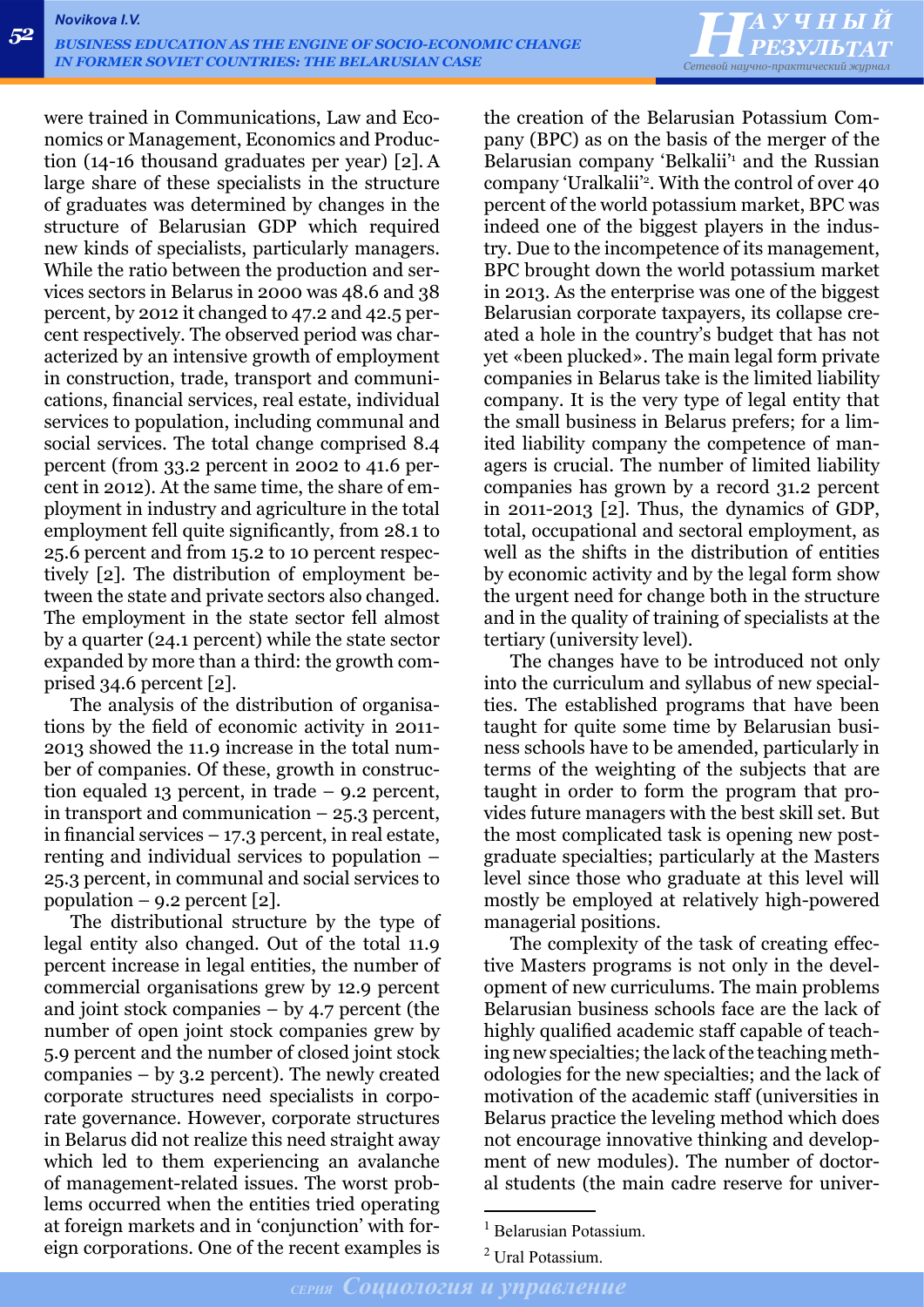sities) fell by 25.4 percent in 2001-2012 and so did the completions (-27.1 percent). The number of research organisations that have doctoral (adjunct) programs fell by 2.8 percent and the number of doctoral students (adjuncts) in these organisations fell by 27.3 percent. The number of admissions in these organisations fell by 51 percent, the level of completions decreased by 43 percent; in particular, the number of doctoral students at economics and management-related specialties fell by 15.8 percent [2].

Low wages of the academic staff is another demotivating factor. The statistics shows that the average nominal monthly wage in education was only 75.6 percent of the average nominal monthly wage in the economy while the wages in financial services were 166.1 percent and in the real estate, rent and personal services to population – 117 percent of the national average. The obvious result of such mismatch is the flow of the best potential cadres from education to better paying sectors. Another source of drainage is increasing migration to neighboring countries (Russia, Poland) which offer better salaries to academics.

Another impediment is the currently used system of awarding doctorate degrees which was inherited from the Soviet Union. Belarus still has the Higher Attestation Committee – an obsolete structure that has the power to cancel (or not confirm) any doctoral (or honorable doctoral) degree awarded by universities or research organisations. The viva procedure is cumbersome, highly bureaucratic and takes a very long time. As the result, young prominent specialists prefer working in industry or opening their own businesses to joining doctoral programs, which leaves the education starving for people.

However, regardless of these hardships, Belarusian business schools by the end of the 2000s managed to employ some West-trained lecturers and professors; some countries developed summer schools for re-training lecturers in management-related subjects. These would then teach undergraduate students.

### **Training managers for new economy – the experience of the Academy of Public Administration under the Aegis of President of the Republic of Belarus**

One of the key needs for every country which wants to 'fit' into a forming geo-economic structure is to form a new generation of managers and government officials who will be able to conduct

the economic transformations and support the structural changes in the economy aimed at increasing its competitiveness at global markets. They must be able to transform the existing system of government economic regulation that was formed in the country during the 20th century under the conditions of the industrial era. Now as the era is changing, so should the regulatory model. One of the major elements of this shift is the establishment of the state-private partnership.

Economic theory defined state-private partnership as the institution which includes a set of formal and informal rules under which the cooperative activities of the state and private business are conducted. It assumes the state and the business being equal parties who realize their own interest for the society's common good. The public-private partnership includes a wide variety of business models and relationships. In the most general understanding the term is used every time business resources are used to satisfy the common needs. The resources may vary from capital to know-how and managerial experience. Each state has its own definition of common needs. These may include anything the state needs – parks, roads, and even such, in fact, economic sectors as health services, energy, communication or real estate. The main goal of the state-private partnership is to attract the resources of business into infrastructure development projects and the improvement of the quality of services. In case of Belarus it is also the development of innovative economy which is considered one of the main factors of maintaining the sustainable economy in the country. The nature of the state-private partnership involves redistribution of responsibilities and risks in the development of the sectors which have traditionally been considered the state zone of responsibility – the infrastructure, science and innovations.

Some elements of the state-private partnership are currently being studied in the course of more general educational programs within the system of retraining and qualification enhancement of the civil servants. The Academy of Public Administration under the Aegis of President of the Republic of Belarus bears the major load as the leading educational establishment in the system of re-training and qualification enhancement of civil servants.

Up until 2011 the public-private partnership was not considered a recommended subject for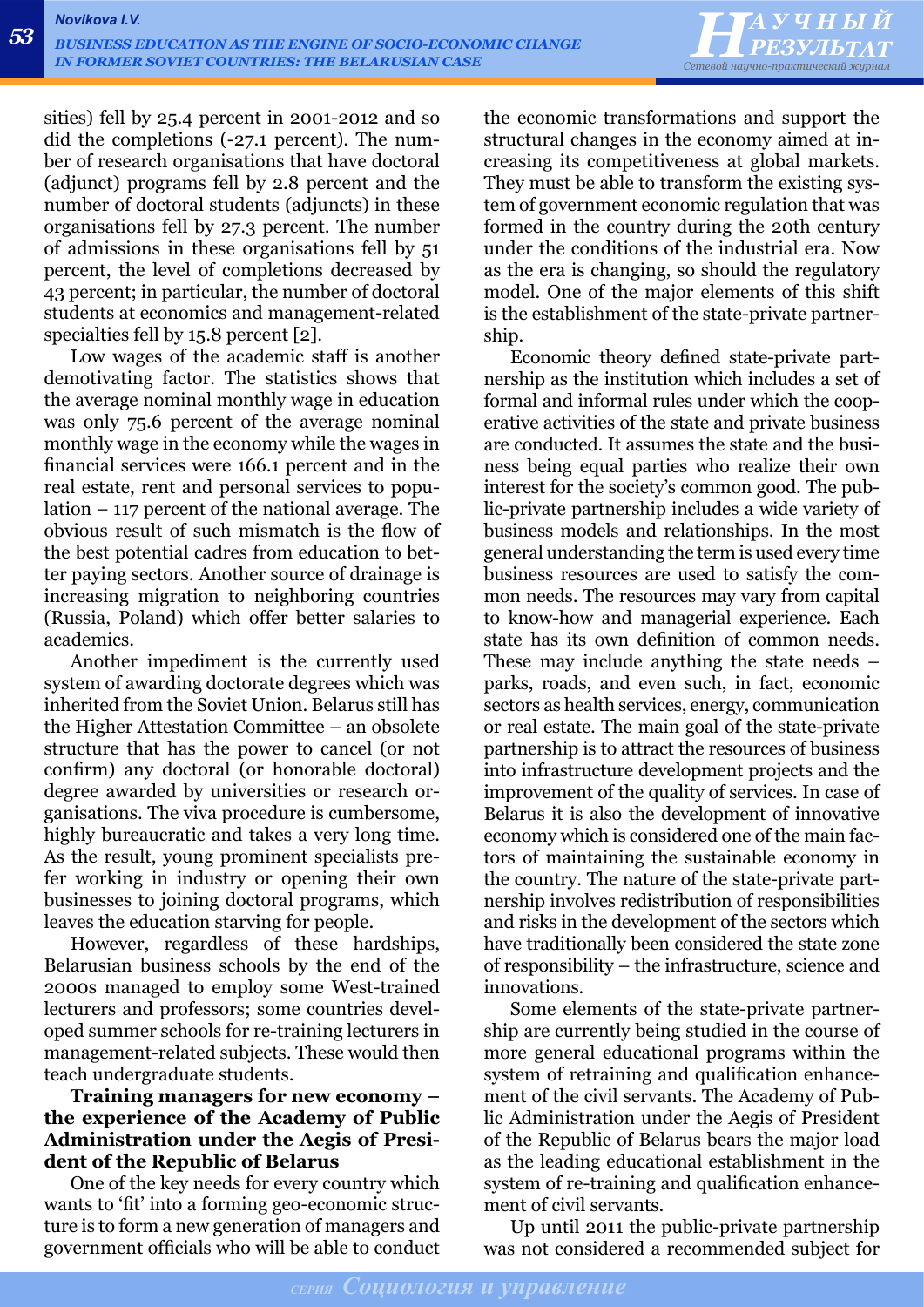training within this system, no independent educational programs or re-training courses existed. In 2011 the Academy opened a new specialty 'Management of investment projects within the public-private partnership' which was aimed primarily at training the specialists who possess fundamental knowledge of the public-private partnership, critically analyze information and be capable of developing new knowledge that will help to make crucial investment-related management decisions. The new task the Academy set was to bring up a new generation of civil servants who understand the nature of the public-private partnership and can manage investment resources within its business models.

The curriculum of the 'Management of investment projects within the public-private partnership' program is a Masters level program that includes the following major modules:

- − public-private partnership in the national economic system;
- management of investment projects;
- forms and mechanisms of the implementation of the public-private partnership;
- − the legal basis of the state-private partnership and fighting corruption;
- the economics of development;
- − strategic management;
- − organizational development and change management;
- business estimation and asset management;
- − situational analysis and modeling of management decisions;
- macroeconomic analysis and the state of the financial market in the Republic of Belarus.

The students submit three courseworks and defend a Masters dissertation in the course of study.

This training program does not have close analogues in the country. Based on traditional programs in state-private partnership from leading world universities, the program offers the students extensive analysis of foreign business by the means of case-study analysis, discussions, workshops, business games, analytical project seminars and other interactive forms of study.

 Since Belarus has a significant deficit of knowledge of the state-private partnership, the specialists capable of managing investment resources are supposed to be in demand in every sector of the national economy. The program was opened to match the new Law on the Public-Private Partnership that was supposed to be passed by the Parliament in 2012. But in this particular case the road to Hell was indeed paved with good intentions. The law has not been passed yet, it is planned that it will finally be passed in 2014, though the Investment Code of the Republic of Belarus has the article "on Concession" which is one of the forms of the state-private partnership, so in theory some graduates could have, in theory, found the jobs even now.

Another problem for the program is the underdevelopment of Belarusian financial market. As it was mentioned earlier, the world economy is experiencing significant transformations. Some of the most important changes take place in the financial markets, both globally and regionally. Increased openness of Belarusian economy and its growing integration into the world economy determines an increasingly important role of the financial infrastructure. The change of the technological mode in the beginning of the 21st century together with the necessity to modernize the economy require the sources of financing for investment projects and development of financial infrastructure in order to decrease transaction costs and achieve stable growth rates.

The operations of financial institutes involve a set of complex multilevel contractual relationships, a large number of transactions, the distribution of assets and the formation of investment resources for the growth of the economy and its integration into the EurAsEC<sup>1</sup>. All these processes have to be directed and managed.

It is widely accepted that the development of the national economy these days is determined by the purposeful influence on and management of the development of financial markets and institutions since it determines the pace and level of development of the national economy.

Though the processes of economic transformation have been implemented in Belarus since 1991, its financial market is mostly represented by banks. Every five years the government passes the Program of Socio-Economic Development which is indicative in nature. The latest program for 2011-2015 period was passed in 2010 and became the basis for the government Enactment No.932 (11.07.2011) and the measures for its implementation.

One of the sections of the Measures is devoted to the development of financial markets which includes the following subsections:

ЕврАзЭС - экономический союз между Россией, Беларусью и Казахстаном.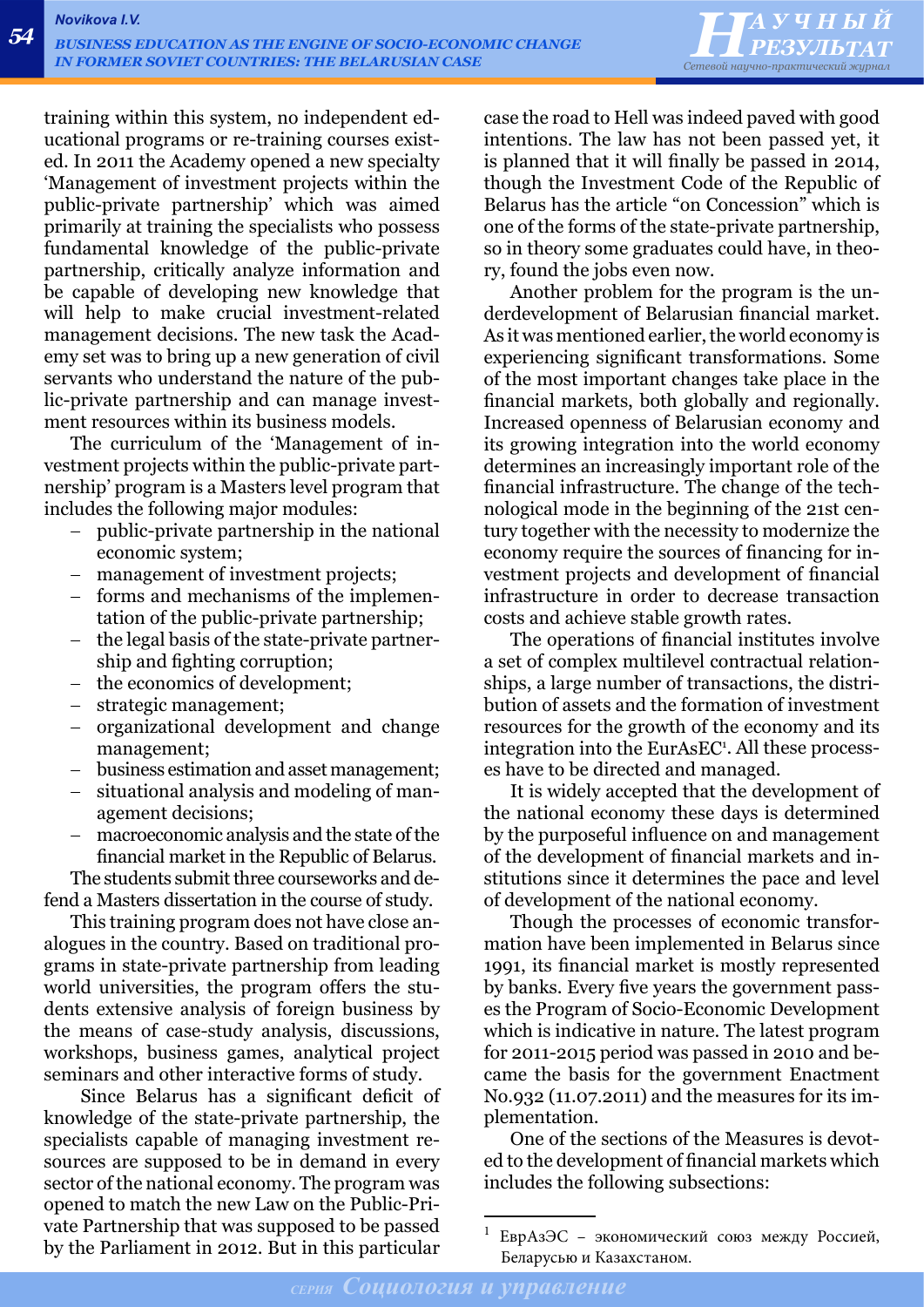1. Formation of competitive financial market.

2. Increased reliability, competitiveness and efficiency of the national insurance market and the level of capitalization of insurance companies.

3. Development of institutions of financial intermediation and financial derivatives.

4. Providing conditions for the development of integration processes that improve and expand areas of cooperation of national securities markets and derivatives markets with global financial institutions and structures.

In general, these subsections contain 20 different measures which are viewed as the means of the launch of effective mechanisms of the financial market and its institutions, which ultimately have to fulfill the Socio-Economic Development of the Republic of Belarus for 2011-2015. Thus the government of Belarus faces complex conceptual, institutional economic and legal challenges in the process of formation and development of financial market.

To successfully implement the challenges, the specialists in management of financial markets and institutions have to be trained. To address the need, the Academy decided to open the 'The development management of financial markets and institutions' specialty aimed at training the specialists possessing the knowledge in the area of the development of the financial infrastructure and being capable of managing the equitable integration of financial markets and institutions in the Single Economic Space<sup>1</sup> and the financial space of the world economy.

Opening of this specialty will help form new managers who have an understanding of the nature and essence of modern management in the area of the development of financial markets and institutions and are capable of conducting expert-analytical activities, develop strategic documents in the field of development of the financial sector and ensure their implementation.

The specialists in the field of development of financial markets and institutions, will, in fact, be in demand in every segment of the financial market. This is due to the fact that in the 1990s during the formation of financial market institutions - finance in economic development;

- − financial instruments and markets;
- − strategic and financial management;

− globalisation and economic development;

− macroeconomic analysis and the state of financial markets of the Republic of Belarus;

− financial management of international corporations;

− fundamental and technical analysis of financial markets;

− IFRS;

− information systems and technology in financial management;

− the influence of political business-cycles on stock markets;

− management of risks in companies and financial institutions.

The students will have to submit three courseworks and defend a Masters dissertation.

The feature that distinguishes the program is its focus on:

1. Patterns of development of modern financial infrastructure and its role in investment in national economic development

2. Determining the optimum structure of various entities of financial market for a given level of development of the national economy;

3. Minimization of transaction costs in the economy based on modelling the behaviour of the subjects of the financial infrastructure;

4. Managing the development of financial institutions to achieve the desired economic growth and social development;

5. Development of institutions of financial intermediation and financial derivatives;

6. Providing conditions for the development of integration processes that improve and expand areas of cooperation of national securities markets and derivatives markets to global financial institutions and structures.

Under current conditions the process of globalization is advancing rapidly in the global economy with the end point being the formation of a global network of world economy – geo-economics whose main players will be large companies. Therefore, one of the major processes taking place in the modern economy is the enlargement of players with their configuration constantly changing. In these circumstances, the state can either promote or oppose this process as by itself it is no longer a subject of the world economy.

These days the Belarusian government promotes consolidation of our businesses – through the formation of holding companies, joint corporations, etc., respectively, there is a problem of corporate governance in these structures. The need

<sup>1</sup> С 2012 года Беларусь совместно с Россией и Казахстаном в рамках ЕврАзЭС приступили к формированию Единого экономического пространства, предполагающего свободное перемещение не только товаров, но и труда и капитала.